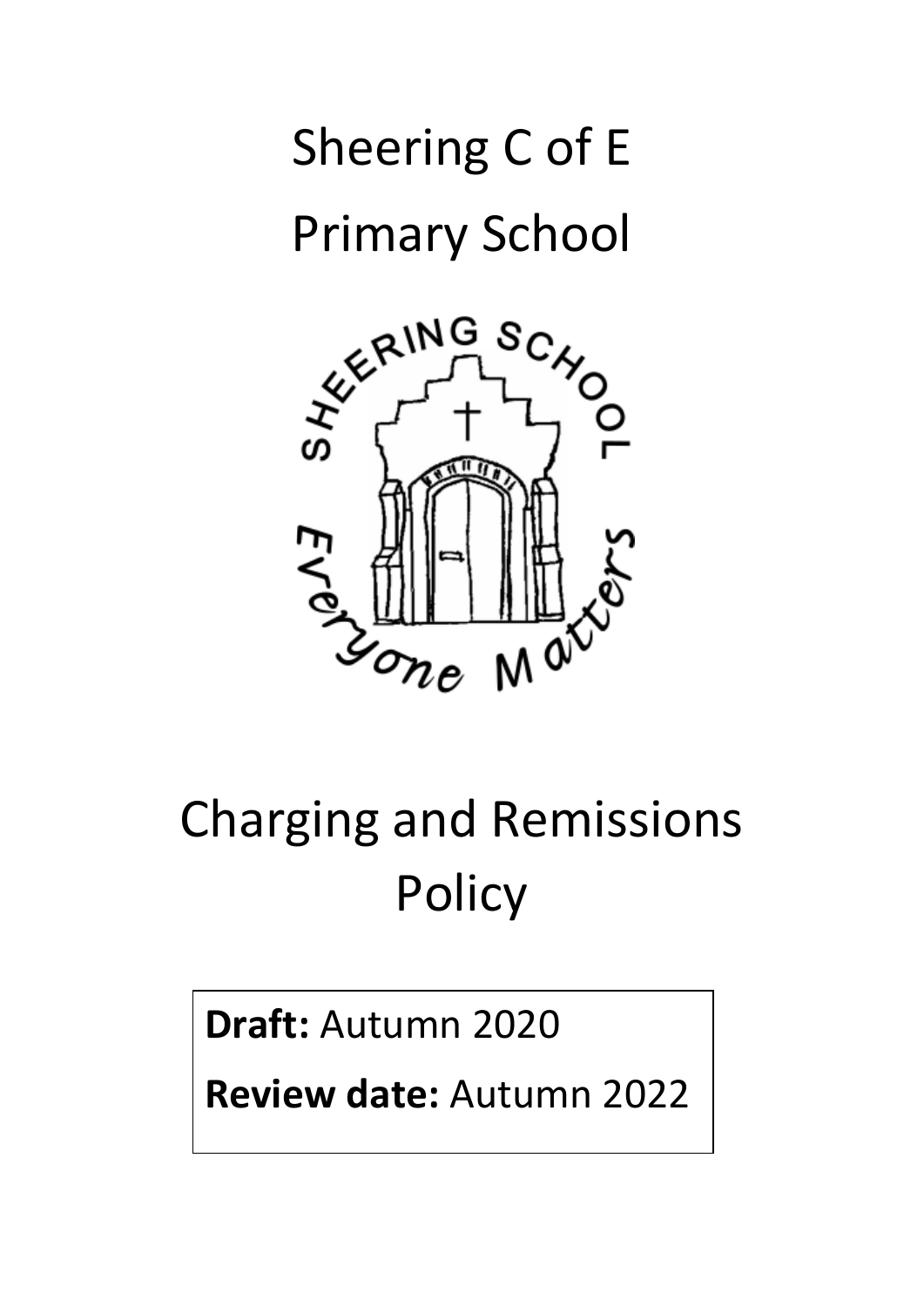## **CHARGING FOR SCHOOL ACTIVITIES**

## Contents

| Introduction                                | Page 1 |
|---------------------------------------------|--------|
| <b>School Charging</b>                      | Page 1 |
| <b>Optional Extras</b>                      | Page 2 |
| <b>Voluntary Contributions</b>              | Page 3 |
| <b>Music Tuition</b>                        | Page 3 |
| Transport                                   | Page 4 |
| <b>Charging and Remissions Policies</b>     | Page 4 |
| <b>Residential Visits</b>                   | Page 5 |
| <b>Education Partly During School Hours</b> | Page 6 |
| <b>Non-Residential Activities</b>           | Page 6 |
| <b>Residential Visits</b>                   | Page 6 |
| <b>Frequently Asked Questions</b>           | Page 6 |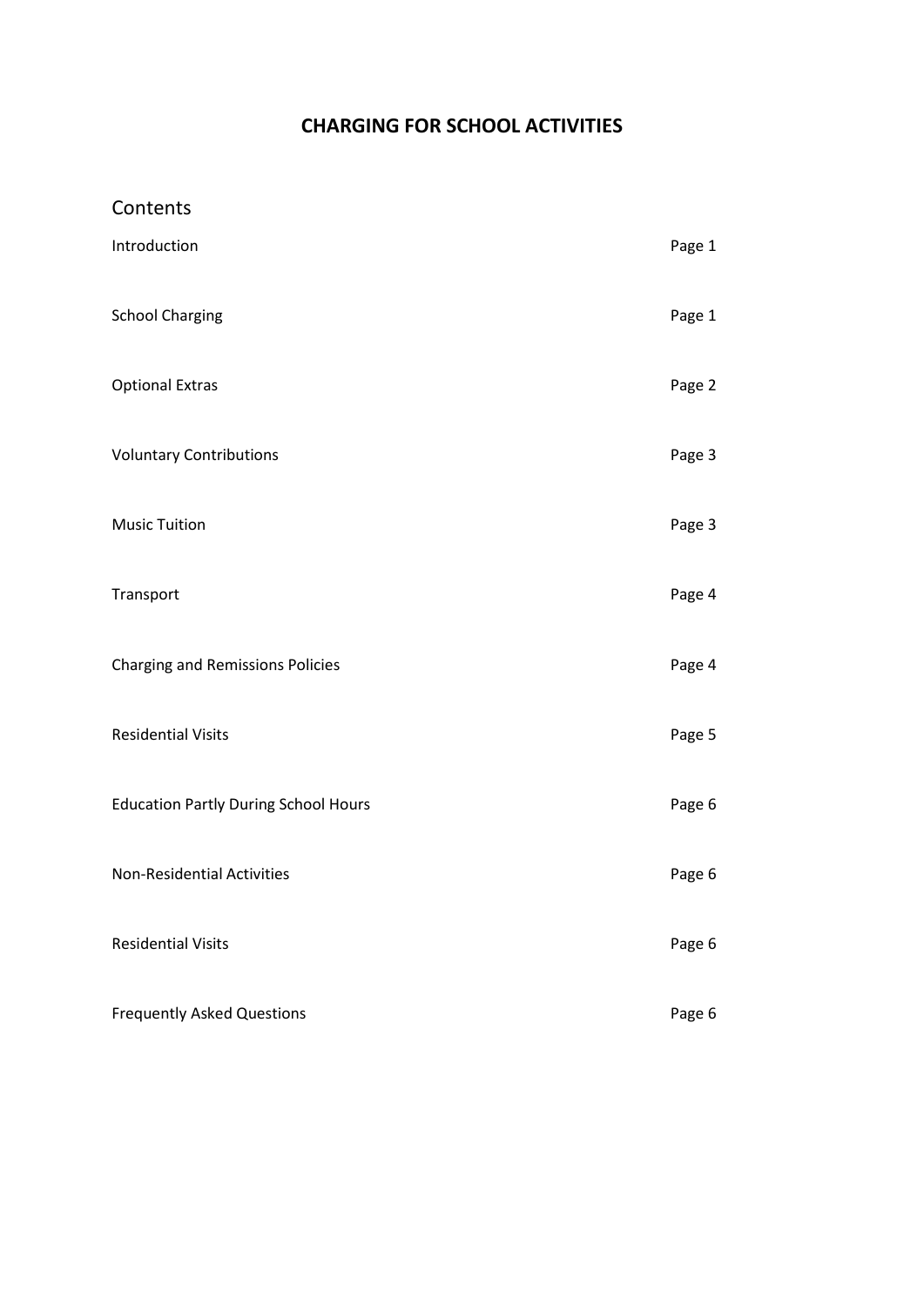#### **Introduction**

At Sheering School we believe that all our pupils should have an equal opportunity to benefit from an exciting range of school activities and visits (curricular and extra-curricular) independent of their parents' financial means. This charging and remissions policy describes how we will do our best to ensure a wide variety of visits and activities is offered and, at the same time, try to minimise the financial barriers which may prevent some pupils taking full advantage of the opportunities.

This policy has been informed by sections 449-462 of the Education Act 1996 which sets out the law on charging for school activities in schools maintained by local authorities in England. It also follows the guidelines produced by the DfE (Charging for School Activities-October 2014) for governors, school leaders, school staff and local authorities.

#### **Summary**

- School governing bodies and local authorities, subject to the limited exceptions referred to in this advice, cannot charge for education provided during school hours (including the supply of any materials, books, instruments or other equipment.
- Schools must ensure that they inform parents on low incomes and in receipt of the benefits of the support available to them when being asked for contributions towards the cost of school visits.

#### **School Charging**

#### **Education**

School governing bodies and local authorities, cannot charge for:

- an admission application to any state funded school paragraph 1.9 (n) of the 'School Admissions Code 2012' rules out requests for financial contributions as any part of the admissions process;
- education provided during school hours (including the supply of any materials, books, instruments or other equipment);
- education provided outside school hours if it is part of the national curriculum1 , or part of a syllabus for a prescribed public examination that the pupil is being prepared for at the school, or part of religious education;
- instrumental or vocal tuition, for pupils learning individually or in groups, unless the tuition is provided at the request of the pupil's parent;
- entry for a prescribed public examination, if the pupil has been prepared for it at the school; and
- examination re-sit(s) if the pupil is being prepared for the re-sit(s) at the school2.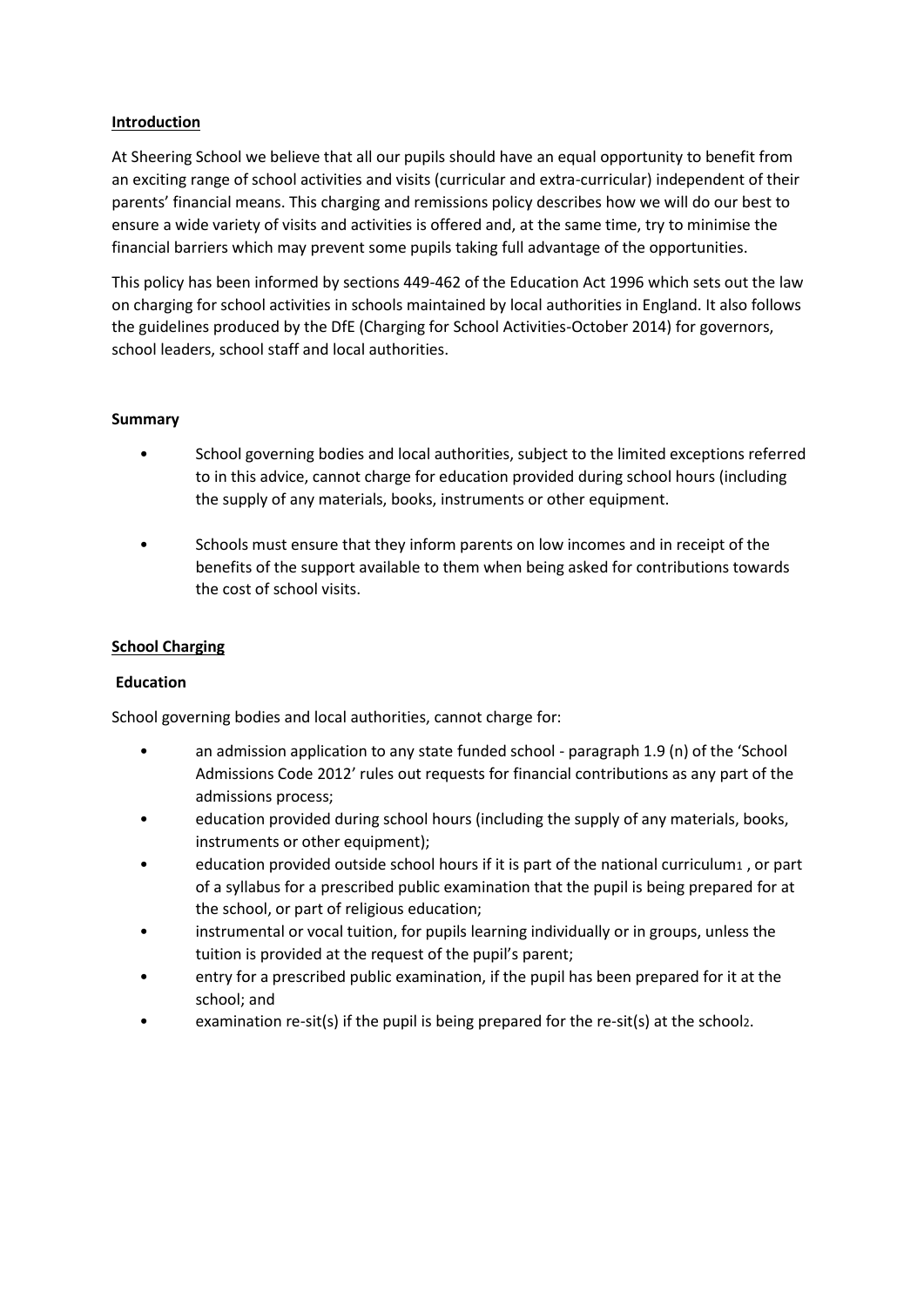Schools and local authorities can charge for:

- any materials, books, instruments, or equipment, where the child's parent wishes him/her to own them;
- optional extras (see page below);
- music and vocal tuition, in limited circumstances (see page 6);
- certain early years provision;
- community facilities.

#### **Optional Extras**

Charges may be made for some activities that are known as 'optional extras'. Where an optional extra is being provided, a charge can be made for providing materials, books, instruments, or equipment.

#### **Optional extras are**:

- education provided outside of school time that is not: a) part of the national curriculum; b) part of a syllabus for a prescribed public examination that the pupil is being prepared for at the school; or c) part of religious education.
- examination entry fee(s) if the registered pupil has not been prepared for the examination(s) at the school;
- transport (other than transport that is required to take the pupil to school or to other premises where the local authority/governing body have arranged for the pupil to be provided with education);
- board and lodging for a pupil on a residential visit;
- extended day services offered to pupils (for example breakfast club, after-school clubs, tea and supervised homework sessions).
- the cost of buildings and accommodation;
- non-teaching staff;
- teaching staff engaged under contracts for services purely to provide an optional extra, this includes supply teachers engaged specifically to provide the optional extra; and
- the cost, or an appropriate proportion of the costs, for teaching staff employed to provide tuition in playing a musical instrument, or vocal tuition, where the tuition is an optional extra.

Any charge made in respect of individual pupils must not exceed the actual cost of providing the optional extra activity, divided equally by the number of pupils participating. It must not therefore include an element of subsidy for any other pupils wishing to participate in the activity whose parents are unwilling or unable to pay the full charge.

<sup>1</sup> It should be noted that 'part of the national curriculum' is not restricted to learning outside the classroom experiences that are specifically subject based (e.g. geography or science fieldwork) and include, for example, activities designed to fulfil requirements under the national curriculum 'inclusion statement' (e.g. developing teamwork skills). 2 However, if a pupil fails, without good reason, to meet any examination requirement for a syllabus, the fee can be recovered from the pupil's parents. 3 The Education (Charges for Early Years Provision) Regulations 2012 4 The powers to provide community facilities are under s.27(1) of the Education Act.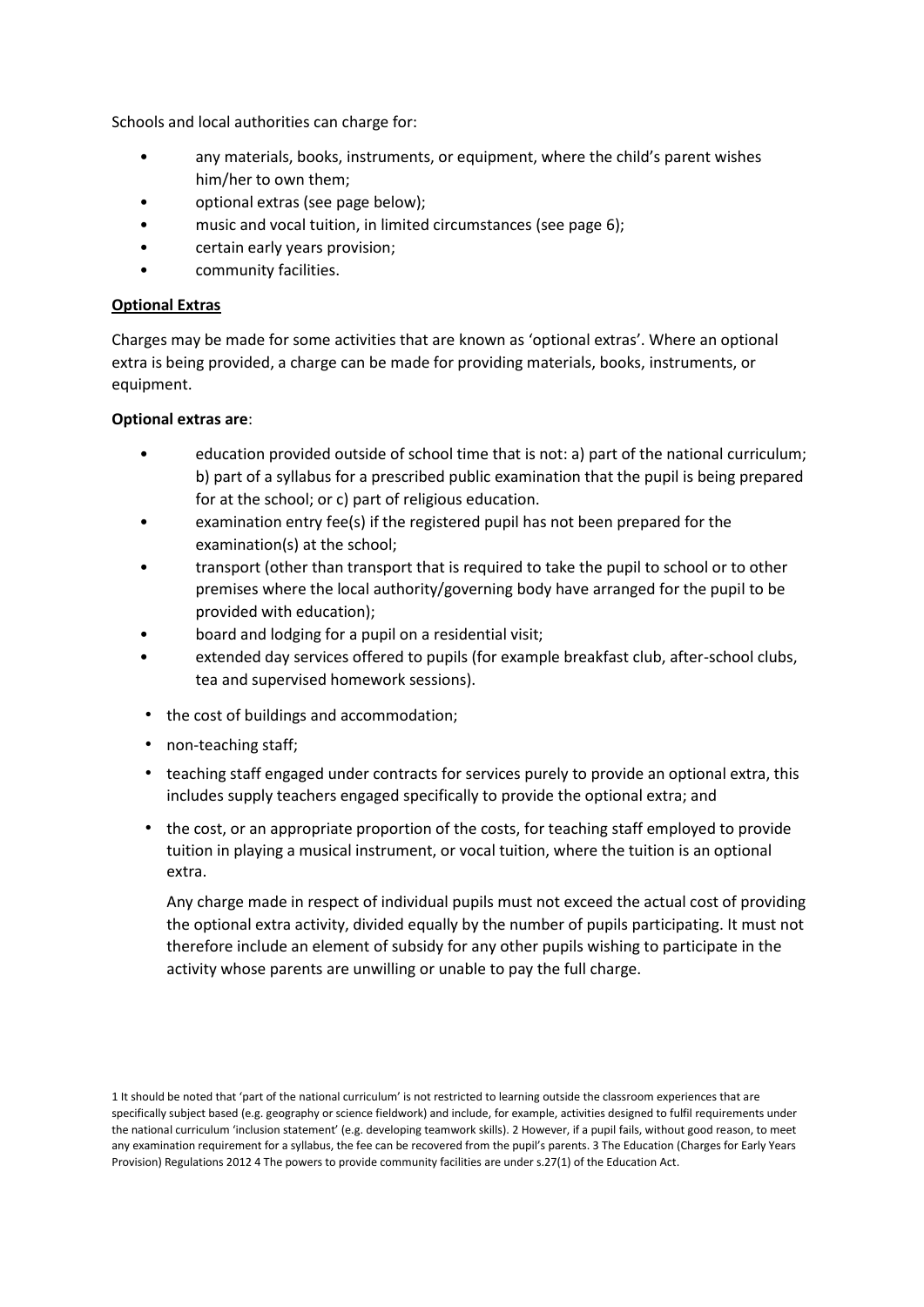Furthermore in cases where a small proportion of the activity takes place during school hours the charge cannot include the cost of alternative provision for those pupils who do not wish to participate. Therefore no charge can be made for supply teachers to cover for those teachers who are absent from school accompanying pupils on a residential visit.

Participation in any optional extra activity will be on the basis of parental choice and a willingness to meet the charges. Parental agreement is therefore a necessary prerequisite for the provision of an optional extra where charges will be made.

## **Voluntary contributions**

Nothing in legislation prevents a school governing body or local authority from asking for voluntary contributions for the benefit of the school or any school activities. However, if the activity cannot be funded without voluntary contributions, the governing body or head teacher should make this clear to parents at the outset. The governing body or head teacher must also make it clear to parents that there is no obligation to make any contribution.

It is important to note that no child should be excluded from an activity simply because his or her parents are unwilling or unable to pay. If insufficient voluntary contributions are raised to fund a visit, or the school cannot fund it from some other source, then it must be cancelled. Schools must ensure that they make this clear to parents. If a parent is unwilling or unable to pay, their child must still be given an equal chance to go on the visit. Schools should make it clear to parents at the outset what their policy for allocating places on school visits will be.

When making requests for voluntary contributions, parents must not be made to feel pressurised into paying as it is voluntary and not compulsory. Schools should avoid sending colour coded letters to parents as a reminder to make payments and direct debit or standing order mandates should not be sent to parents when requesting contributions.

# **Music Tuition**

Although the law states that, in general, all education provided during school hours must be free, instrumental and vocal music tuition is an exception to that rule.

The Charges for Music Tuition (England) Regulations 2007 set out the circumstances in which charges can be made for tuition in playing a musical instrument, including vocal tuition. They allow charging for tuition in larger groups than was previously the case.

Charges may now be made for vocal or instrumental tuition provided either individually, or to groups of any size, provided that the tuition is provided at the request of the pupil's parent. Charges may not exceed the cost of the provision, including the cost of the staff who provide the tuition.

The regulations make clear that charging may not be made if the teaching is either an essential part of the national curriculum, or is provided under the first access to the key stage 2 Instrumental and Vocal Tuition Programme. They also make clear that no charge may be made in respect of a pupil who is looked after by a local authority (within the meaning of section 22(l) of the Children Act 1989).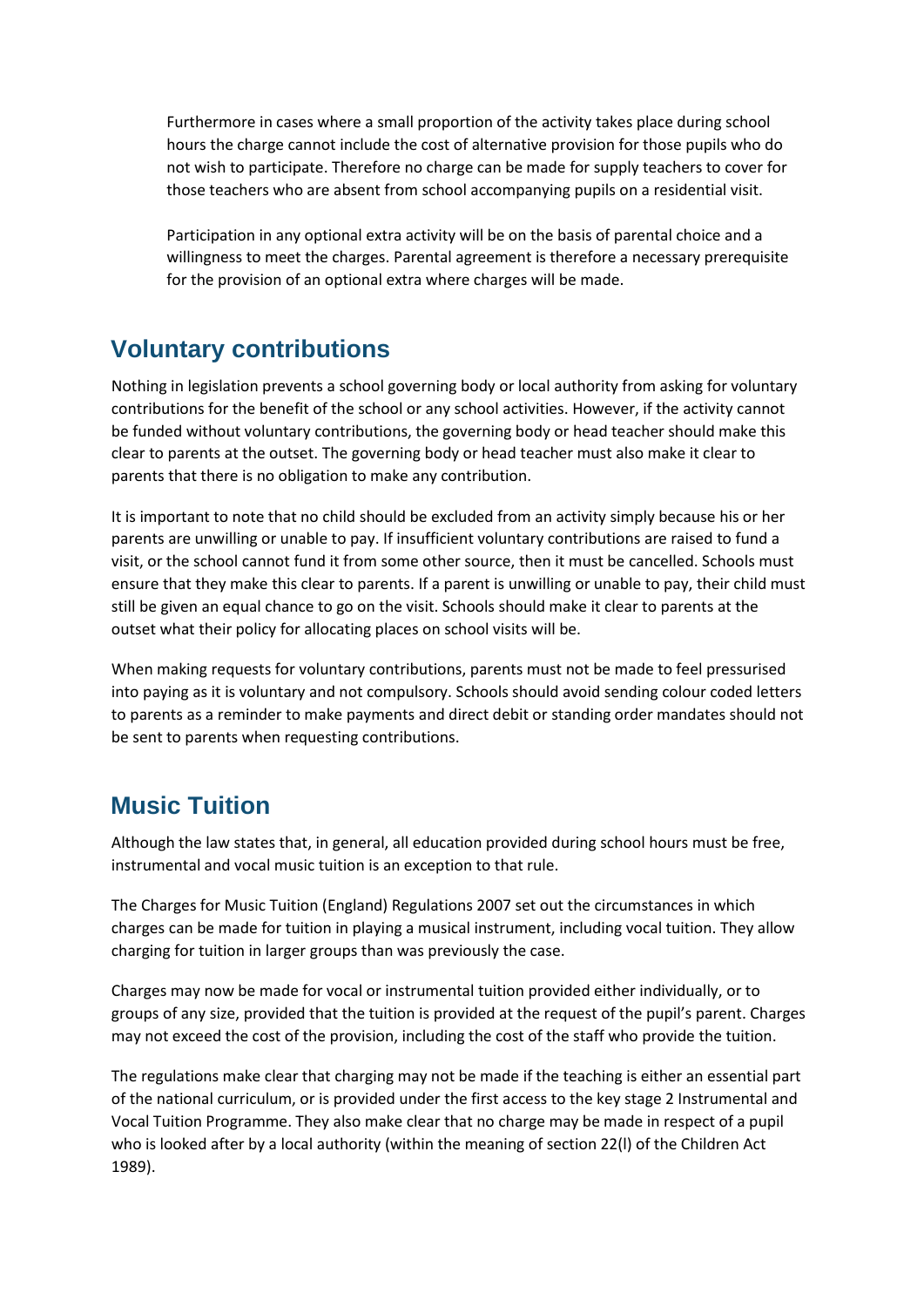# **Transport**

Schools **cannot** charge for:

- transporting registered pupils to or from the school premises, where the local education authority has a statutory obligation to provide transport;
- transporting registered pupils to other premises where the governing body or local authority has arranged for pupils to be educated;
- transport that enables a pupil to meet an examination requirement when he has been prepared for that examination at the school; and
- transport provided in connection with an educational visit.

# **Charging and remissions policies**

No charges can be made unless the governing body of the school or local authority has drawn up a charging policy giving details of the optional extras or board and lodging that they intend to charge for, and a remissions policy.

The governing body's policy may be more or less generous than the local authority's, as long as it meets the requirements of the law. A policy statement will take account of each type of activity that can be charged for and explain when charges will be made.

If a charge is to be made for a particular type of activity, for example optional extras, parents need to know how the charge will be worked out and who might qualify for help with the cost (or even get it free). This information should be made available to parents.

The remissions policy must set out any circumstances in which the school or local authority propose to remit (wholly or partly) any charge which would otherwise be payable to them in accordance with their charging policy. For example, a school may decide to provide an Italian language evening class as an optional extra. The governing body may decide to reduce the cost for those children whose parents are in receipt of certain benefits.

# **Residential visits**

Schools **cannot** charge for:

- education provided on any visit that takes place during school hours;<sup>1</sup>
- education provided on any visit that takes place outside school hours if it is part of the national curriculum, or part of a syllabus for a prescribed public examination that the pupil is being prepared for at the school, or part of religious education;
- supply teachers to cover for those teachers who are absent from school accompanying pupils on a residential visit.

<sup>1</sup> See section 452 of the Education Act 1996 for guidance as what counts as during school hours.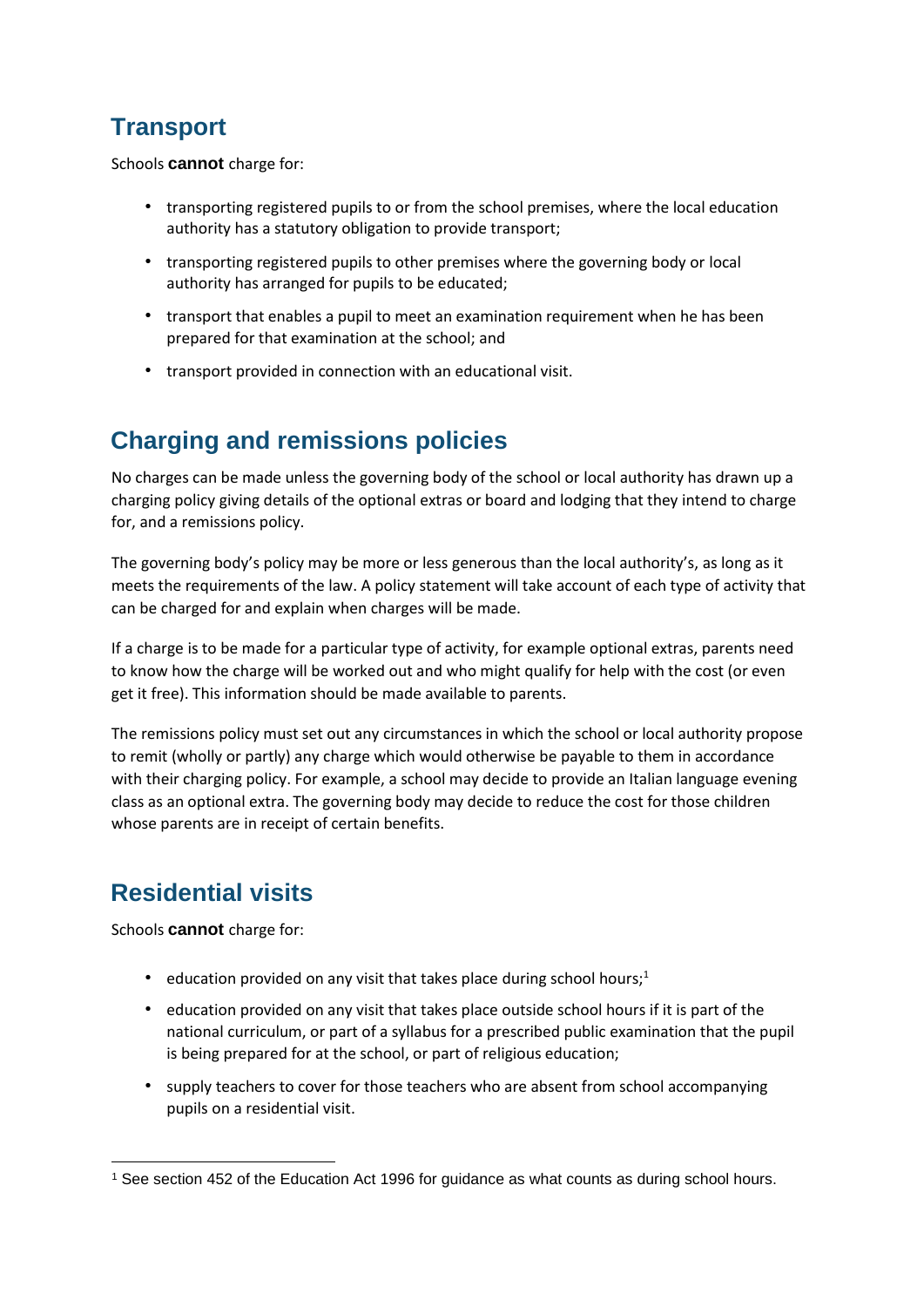Schools **can** charge for:

• board and lodging and the charge must not exceed the actual cost.

When a school informs parents about a forthcoming visit, they should make it clear that parents who can prove they are in receipt of the following benefits will be exempt from paying the cost of board and lodging:

- Universal Credit in prescribed circumstances;<sup>2</sup>
- Income Support (IS);
- Income Based Jobseekers Allowance (IBJSA);
- support under part VI of the Immigration and Asylum Act 1999;
- Child Tax Credit, provided that Working Tax Credit is not also received and the family's income (as assessed by Her Majesty's Revenue and Customs) does not exceed £16,190 (financial year 2013/14);
- the guarantee element of State Pension Credit;
- an income related employment and support allowance that was introduced on 27 October 2008.

# **Education partly during school hours**

Where an activity takes place partly during and partly outside school hours, there is a basis for determining whether it is deemed to take place either inside or outside school hours. However, a charge can only be made for the activity outside school hours if it is not part of the national curriculum, not part of a syllabus for a prescribed public examination that the pupil is being prepared for at the school and not part of religious education.

If 50% or more of the time spent on the activity occurs during school hours, it is deemed to take place during school hours. Time spent on travel counts in this calculation if the travel itself occurs during school hours. School hours do not include the break in the middle of the day.

Where less than 50% of the time spent on an activity falls during school hours, it is deemed to have taken place outside school hours. For example, an excursion might require pupils to leave school an hour before the school day ends, but the activity does not end until late in the evening.

<sup>&</sup>lt;sup>2</sup> The government plans to prescribe the circumstances when Universal Credit is fully rolled out.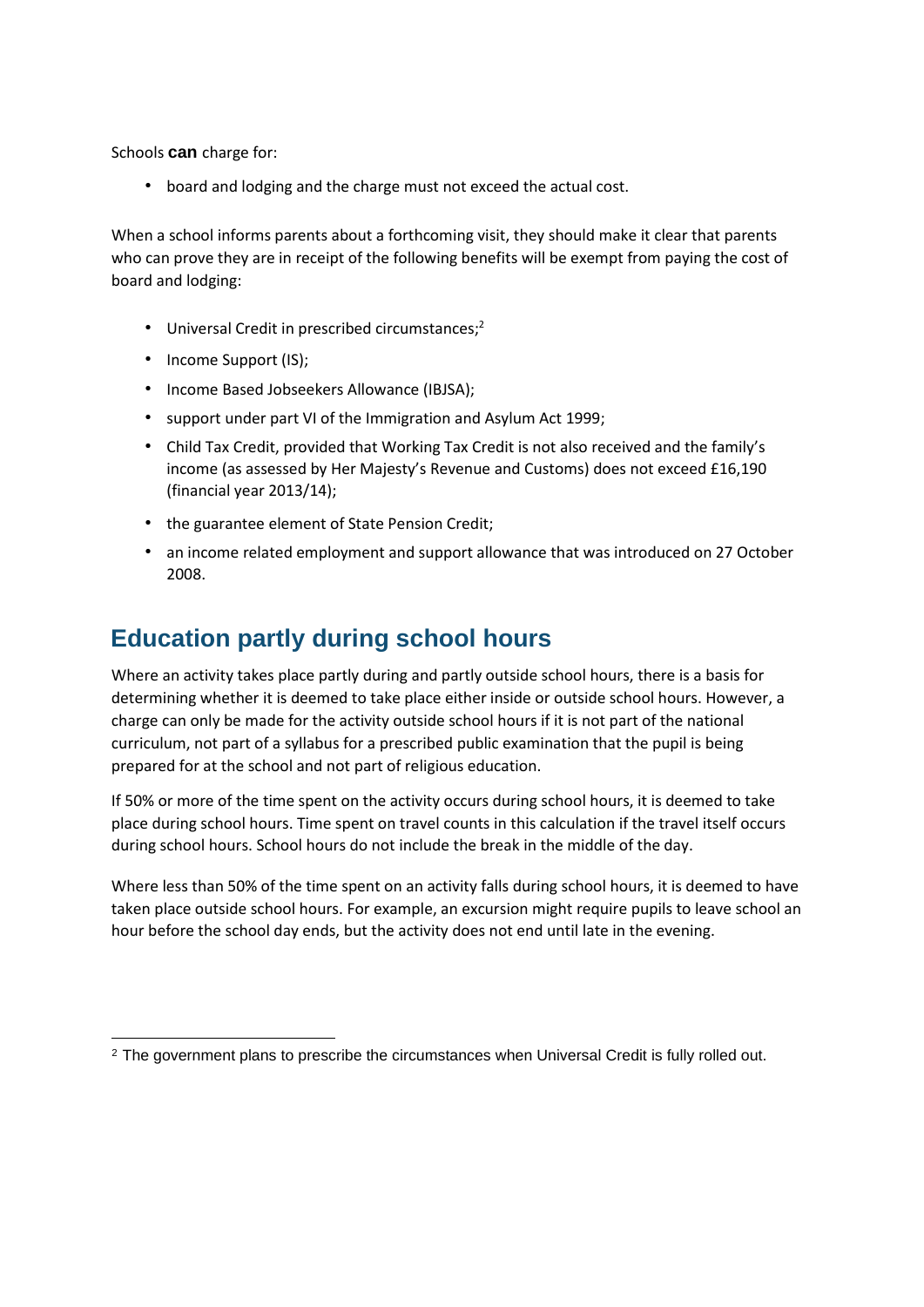## **Non-residential activities**

If 50% or more of the time spent on the activity occurs during school hours, it is deemed to take place during school hours. Time spent on travel counts in this calculation if the travel itself occurs during school hours. School hours do not include the break in the middle of the day.

Where less than 50% of the time spent on an activity falls during school hours, it is deemed to have taken place outside school hours. For example, an excursion might require pupils to leave school an hour before the school day ends, but the activity does not end until late in the evening.

## **Residential visits**

If the number of school sessions taken up by the visit is equal to or greater than 50% of the number of half days spent on the visit, it is deemed to have taken place during school hours (even if some activities take place late in the evening). Whatever the starting and finishing times of the school day, regulations require that the school day is divided into 2 sessions. A 'half day' means any period of 12 hours ending with noon or midnight on any day.

### **Example 1**

Pupils are away from noon on Wednesday to 9pm on Sunday. This counts as 9 half days including 5 school sessions, so the visit is deemed to have taken place during school hours.

#### **Example 2**

Pupils are away from school from noon on Thursday until 9pm on Sunday. This counts as 7 half days including 3 school sessions, so the visit is deemed to have taken place outside school hours.

## Frequently asked questions

#### **Q. What is a charging policy?**

**A.** Under the charging provisions set out in legislation, governing bodies and local authorities of state funded schools may choose to charge for certain defined activities, but only if they have first drawn up charging and remissions policies. These policies should be made available to parents on request.

#### **Q. How does this relate to academies?**

**A.** Academies (including free schools, studio schools and university technical colleges) are required through their funding agreements to comply with the law on charging for school activities.

#### **Q. A visit involving staying overnight has been arranged for children at my school. Can the school charge for this?**

**A.** Where a school activity requires pupils to spend nights away from home, the school is allowed to make a charge for board and lodging. This is with the exception of pupils whose parents are receiving: Universal Credit; Income Support; Income-based Jobseeker's Allowance; Support under part VI of the Immigration and Asylum Act 1999; or Child Tax Credit (providing that they do not also receive Working Tax Credit and have an annual income, assessed by the Inland Revenue that does not exceed £16,190 FY 13/14) and an income related employment and support allowance. Since April 2003 the eligibility criteria that entitle families to an exemption from paying for the cost of board and lodging on residential visits have been aligned with free school meals eligibility criteria. The head teacher must inform all parents of the right to claim free board and lodging if they are receiving these benefits.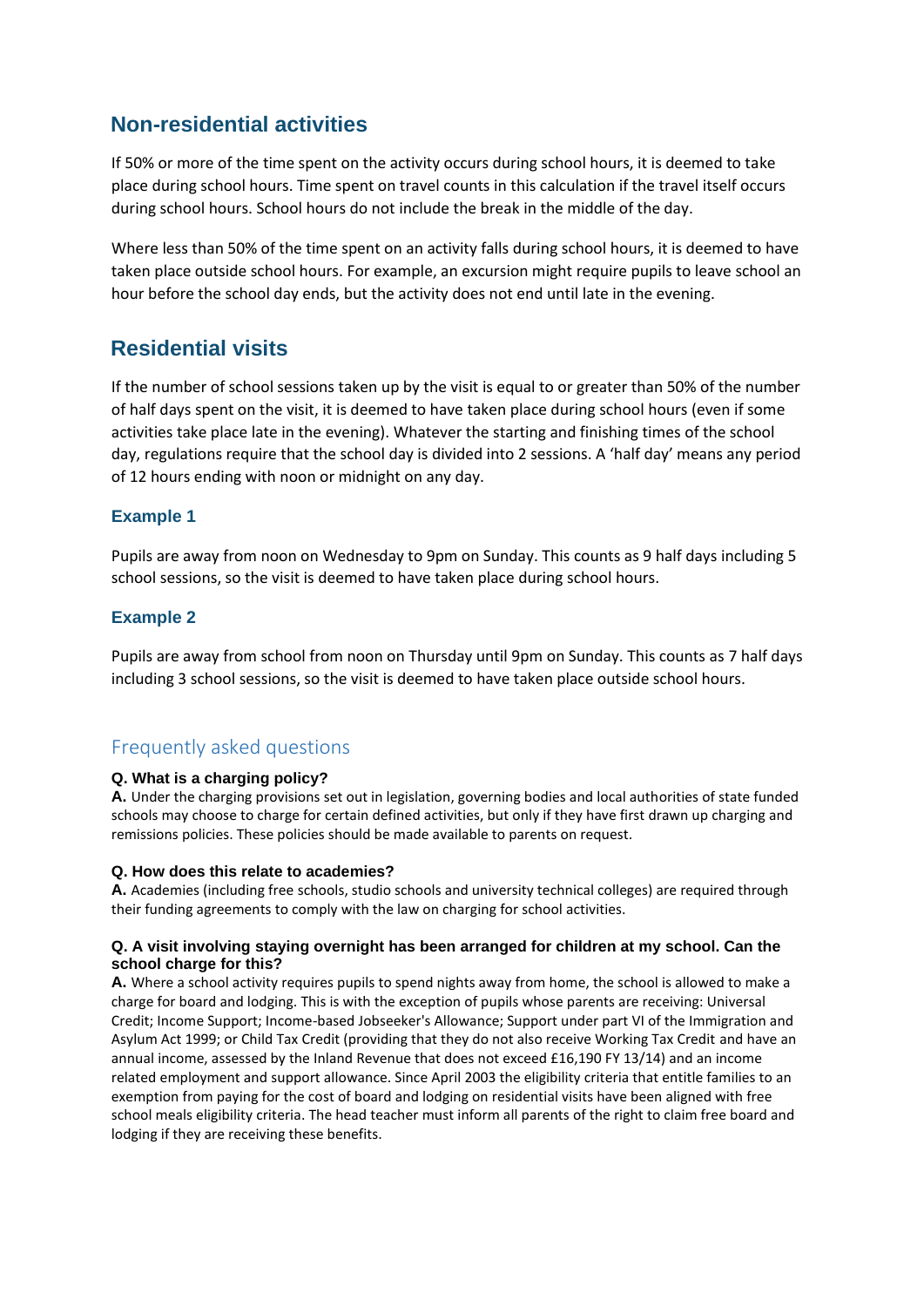#### **Q. With regard to the remission of board and lodging payments, explain who pays for the expense? Would it come out of the school budget or is there a grant available to claim?**

**A.** Although the criteria for being eligible for the remission of charges for board and lodgings is the same as free school meals, that is where the similarity ends. The costs involved in the remission of board and lodgings are to be borne by the school from their contingency funds. There is no return to be completed to re-claim the money back.

#### **Q. Our school has a large number of pupils eligible for free school meals. This means that they would also receive remission for board and lodgings expenses for residential visits. How can the school fund/organise residential visits?**

**A.** Government funding for schools to each local authority recognises the different needs of each area. In terms of the allocation to schools, each local authority sets a funding formula which is agreed with the local schools forum. All local authorities are required to include an element in their formula to reflect the needs of deprived pupils. The amount that individual schools receive from the local authority reflects their relative need compared with other local schools.

In addition, schools receive pupil premium funding for disadvantaged pupils, based largely on those who are eligible for free school meals. This funding is provided by the government to raise the attainment of eligible pupils and narrow the attainment gap between eligible pupils and their peers. It is for head teachers and school governing bodies to decide how to use their formula funding and pupil premium allocation.

Schools cannot exclude children from taking part in an activity that is part of the national curriculum purely on the grounds that the parent or carer cannot make, or refuses to make, a contribution. This can clearly place schools in some difficulty on occasions where a number of parents/carers might be in such a position. The school then has to decide whether they can cover the costs of such activity from within the budget or by fundraising, or whether the activity has to be cancelled.

If there is a residential activity taking place largely during school time, or which meets the requirements of the syllabus for a public examination, or is to do with the national curriculum or religious education, no charge may be made either for the education or for the cost of travel.

#### **Q. Can governing bodies charge for educating children in maintained schools and academies?**

**A.** The local authority or governing body cannot charge for education that takes place in school hours. Nor can they charge for activities that take place outside school hours if these are part of the national curriculum, necessary as part of a syllabus for a prescribed public examination that the pupil is being prepared for at the school, or part of religious education. They can charge for permitted 'optional extras', provided they have drawn up a statement of general policy on charging and given details of 'optional extras' they intend to charge for. The governing body's policy does not have to be the same as the local authority's policy, as long as it meets the requirements of the law.

#### **Q. Can a school charge for an activity that takes place out of school hours?**

**A.** This kind of activity is often referred to as an 'optional extra'. Where an optional extra is being provided, a charge can be made for providing materials, books, instruments, or equipment. See advice on optional extras on page 4.

The actual charge for the optional extra cannot exceed the actual cost of the provision.

Schools cannot and must not make a profit from charging for optional extras.

Participation in any optional extra activity will be on the basis of parental choice and a willingness to meet the charges. Parental agreement is therefore a necessary prerequisite for the provision of an optional extra where charges will be made.

#### **Q. Can a school ask parents for voluntary contributions?**

**A.** Schools may invite parents and others to make voluntary contributions to make school funds go further. All requests to parents for voluntary contributions must make it clear that the contributions would be voluntary. It should be remembered that education provided during school hours must be free. This includes materials, equipment, and transport provided in school hours by the local authority or by the school to carry pupils between the school and an activity. Governing bodies should also clearly explain that children of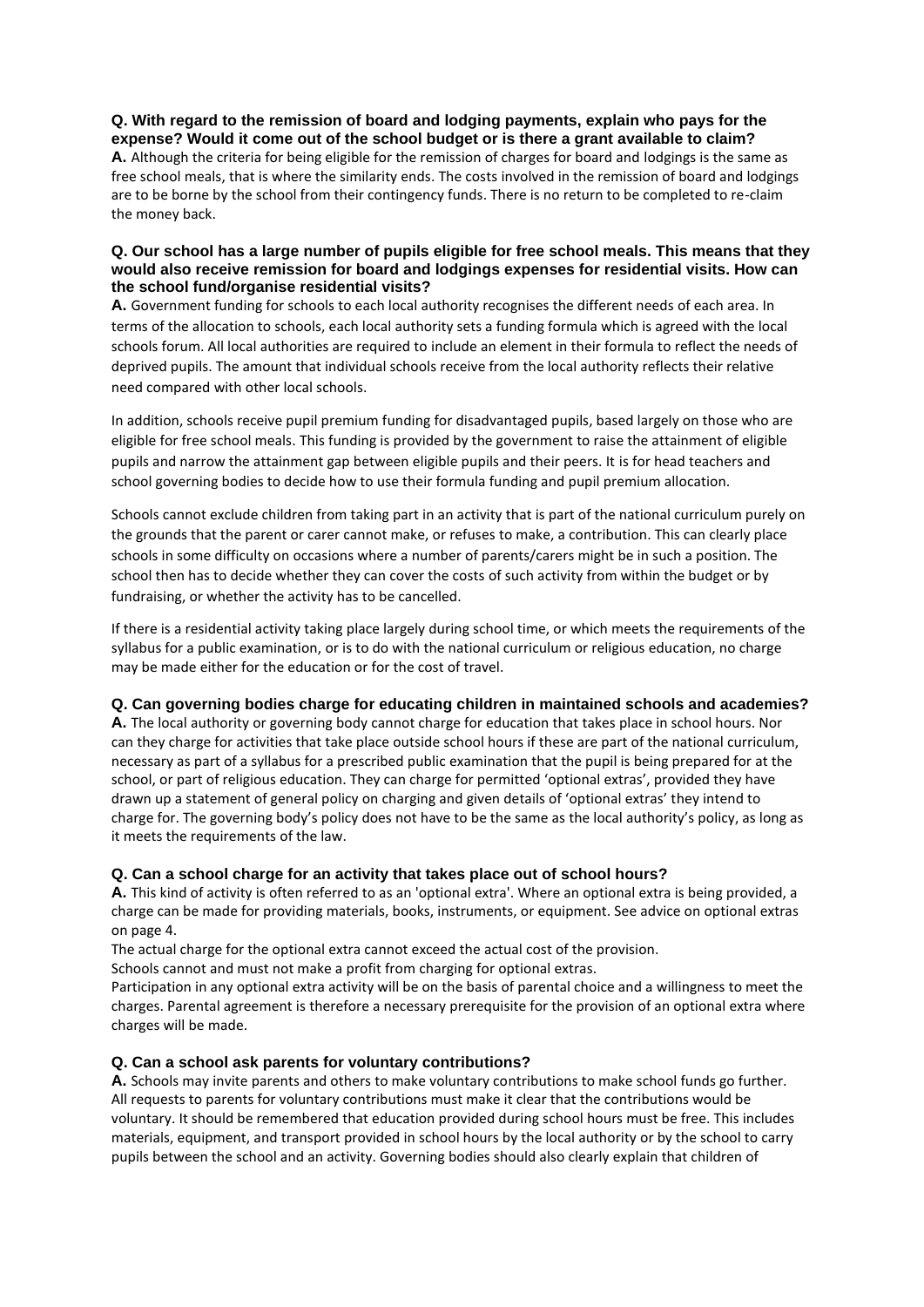parents who do not contribute will not be treated any differently, and that the activity might be cancelled if insufficient contributions are received.

#### **Q. The school has sent letters out to parents asking for contributions towards a school visit, do parents have to pay?**

**A.** Head teachers or governing bodies may ask parents for voluntary contributions towards the cost of:

- any activity which takes place during school hours;
- school equipment; and
- school funds generally.

Children of parents who are unable, or unwilling, to contribute may not be discriminated against. However, if insufficient voluntary contributions are received to cover the cost of the visit, or activity, and there is no alternative method to make up the shortfall, then the school should cancel the activity/visit. It would be advisable to make parents aware of a possible cancellation to the activity/visit if insufficient voluntary contributions are received from the outset.

#### **Q. What happens if the school is not able to raise enough voluntary contributions to cover costs?**

**A.** Where there are not enough voluntary contributions, and there is no way to make up the shortfall, for example school funds and/or fundraising activities, then it must be cancelled. The possibility of the activity/visit being cancelled due to a shortfall in contributions should be made clear in the information sent to parents.

#### **Q. What if a parent is unable, or unwilling to make a voluntary contribution? How does this affect their child(ren)?**

**A.** The school cannot exclude a child from taking part in an activity that is part of the national curriculum purely on the grounds that the parent or carer cannot make, or refuses to make, a contribution. This can clearly place schools in some difficulty on occasions where a number of parents/carers might be in such a position. The school then has to decide whether they can cover the costs of such activity from within the budget or by fundraising, or whether the activity has to be cancelled.

#### **Q. What support can a school offer a parent/carer who has difficulty making a financial contribution?**

**A.** Schools must ensure that parents in receipt of Universal Credit, Income Support,

Income Based Jobseekers Allowance, support under part VI of the Immigration and Asylum Act 1999, Child Tax Credit, provided that Working Tax Credit is not also received and the family's income (as assessed by Her Majesty's Revenue and Customs) does not exceed £16,190 (Financial Year 2013/14) are aware of the support available to then when being asked for contributions toward the costs of school visits. Some schools also have funds available to enable families in financial difficulty to send their children on visits/activities. Parents should be encouraged to speak to the head teacher in order to establish if such funding arrangements exist.

No charge may be made if there is a residential activity taking place largely during school time, or which meets the requirements of the syllabus for a public examination. In addition, if the activity is to do with the national curriculum or religious education, no charge may be made either for the education or for the cost of travel for any pupil, not just those whose parents are in receipt of benefits.

#### **Q. What about charges for transport during school hours?**

**A.** Any transport provided by the school in school hours must be provided free of charge (though a voluntary contribution could be requested).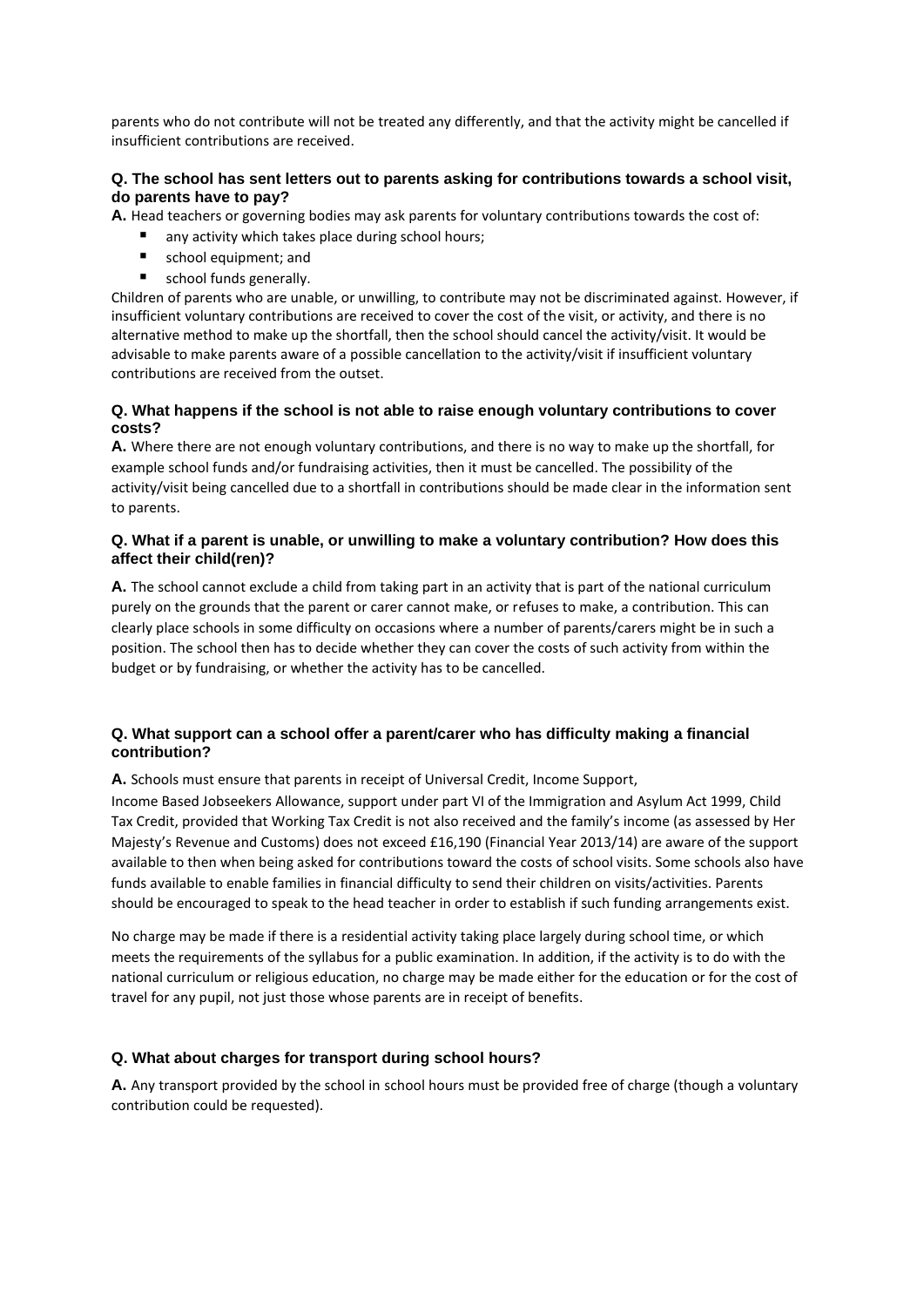#### **Q. Can the school charge for something like cooking ingredients or materials needed for a technology lesson?**

**A.** The school can make a charge to cover the costs of materials/ingredients for subjects such as design or food technology where parents have indicated in advance that they would like their child to bring home the finished product.

#### **Q. Can the school charge entry fees for examinations?**

**A.** An examination entry fee may be charged to parents if:

- the examination is on the set list, but the pupil was not prepared for it at the school;
- the examination is not on the set list but the school arranges for the pupil to take it:
- a pupil fails without good reason to complete the requirements of any public examination where the governing body or local authority originally paid or agreed to pay the entry fee.

#### **Q. Can a school make a charge to pay for the administration required as part of the admission process?**

**A.** Paragraph 1.9 (n) of the 'Schools Admission Code 2012' rules out requests from admission authorities for financial contributions as any part of the admissions process. Legislation prevents state funded schools from charging fees for admission or for providing education during school hours.

#### **Q. Can a school ask for a direct debit to the school fund?**

**A.** No. A school may ask for voluntary contributions, as long as it is clear that they are voluntary, but we are clear that state education should be free and we have no intention of changing this policy. No contributions may be sought as part of the admissions process.

#### **Q. Can a school ask parents to contribute to (or pay in full) the cost of a tablet or computer?**

**A.** Sections 451 and 454 of the Education Act 1996 prohibits schools from charging for education and the supply of materials, books, instruments or other equipment (this would include tablets), during school hours. However, there is no prohibition on asking parents to make voluntary contributions. Additionally, there is a specific exception in the legislation which enables schools to charge for materials where the pupil's parent wishes them to own the materials. All contribution requests to parents must make clear that the contributions are voluntary and that, if a parent cannot make or refuses to make a contribution, their children will not be treated any differently and will not be excluded from taking part in any activity or related equipment.

#### **Q. What are community facilities?**

**A.** Schools are allowed to provide facilities that can be used by the local community, for example out-of hours/holiday childcare or swimming pool sessions. These facilities further any charitable purpose for the benefit of pupils at the school or their families, or people who live or work in the locality in which the school is situated. Academies should seek guidance from the Charity Commission if they are in doubt. Advice from the Charity Commission can be found [here.](https://www.gov.uk/government/organisations/charity-commission)

Schools can charge for the use of these facilities, and a profit can also be generated, providing it is spent on the purposes of the school and or on community facilities.

Maintained schools should check the local authority's published financial "scheme" for maintained schools in their area for any rules about the carry of profit from one financial year to the next. Academies should determine fees and charges in accordance with chapter 6 of HM Treasury's Managing Public Money.